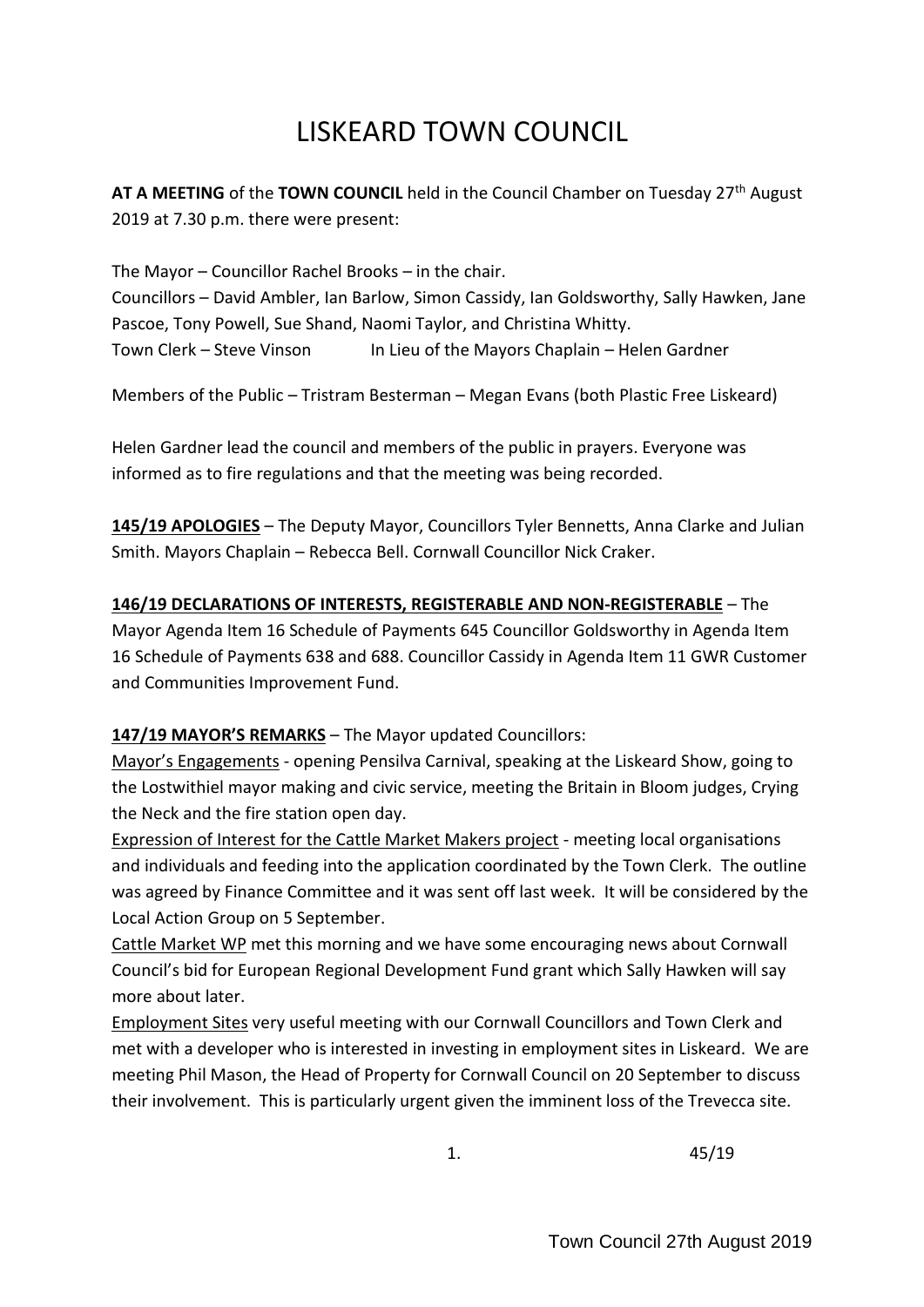Climate Emergency Event 1st September 2019 On Sunday, the Mayor will be opening the Climate Emergency event, which a number of our councillors have helped to organise. It is hoped that as many as possible will be able to take part. Immediately, thereafter the Mayor will be attending the induction of the new Methodist Minister.

Future Engagements 3 September the Mayor will be attending the opening of Kresen Kernow.

Liskeard Unlocked September  $13<sup>th</sup> - 21<sup>st</sup>$  Many partners are involved with Liskeard Unlocked.

# **148/19 TO RECEIVE AND ADOPT THE MINUTES OF THE 25TH JUNE 2019 COUNCIL**

**MEETING:** – The Mayor proposed, Councillor Hawken seconded, and the Council **RESOLVED** to **ADOPT** the minutes of the Council meeting held on 25th June 2019.

**149/19 PUBLIC PARTICIPATION** – Tristram Besterman spoke to the presentation which was attached to the agenda. The principal points being:

- Thank everyone in Liskeard for embracing the need to make an impact with Single Use Plastics and achieving the Surfers Against Sewage (SAS) Plastic Free Community status for Liskeard.
- There was a need to carry on the work on maintain the Plastic Free Liskeard status and continue to reduce Single Use Plastics.
- Plastic Free Liskeard as an organisation would be discontinued and the incorporation of the work into a new formal structure was needed. Page 3 of the presentation outlined a possible method and process by which this might be achieved.

The Mayor thanked Tristram for the presentation and invited him and Megan to stay for the discussion at item 8.

# **150/19 COMMITTEE MEETINGS – MINUTES:**

**a. PLANNING COMMITTEE HELD ON MONDAY 1<sup>ST</sup> JULY 2019** – Councillor Powell proposed, Councillor Hawken seconded and the Council **RESOLVED** to **NOTE** the minutes of the Planning Committee held on 1<sup>st</sup> July 2019.

**b. COMMUNICATIONS & ENGAGEMENT COMMITTEE HELD ON TUESDAY 2ND JULY 2019** –

Councillor Cassidy proposed, Councillor Whitty seconded, and the Council **RESOLVED** to **NOTE** the minutes of the Communications & Engagement Committee held on 2<sup>nd</sup> July 2019.

**c. FACILITIES COMMITTEE HELD ON TUESDAY 9TH JULY 2019** – Councillor Goldsworthy proposed, Councillor Hawken seconded, and the Council **RESOLVED** to **NOTE** the minutes of the Facilities Committee held on 9<sup>th</sup> July 2019.

2. 46/19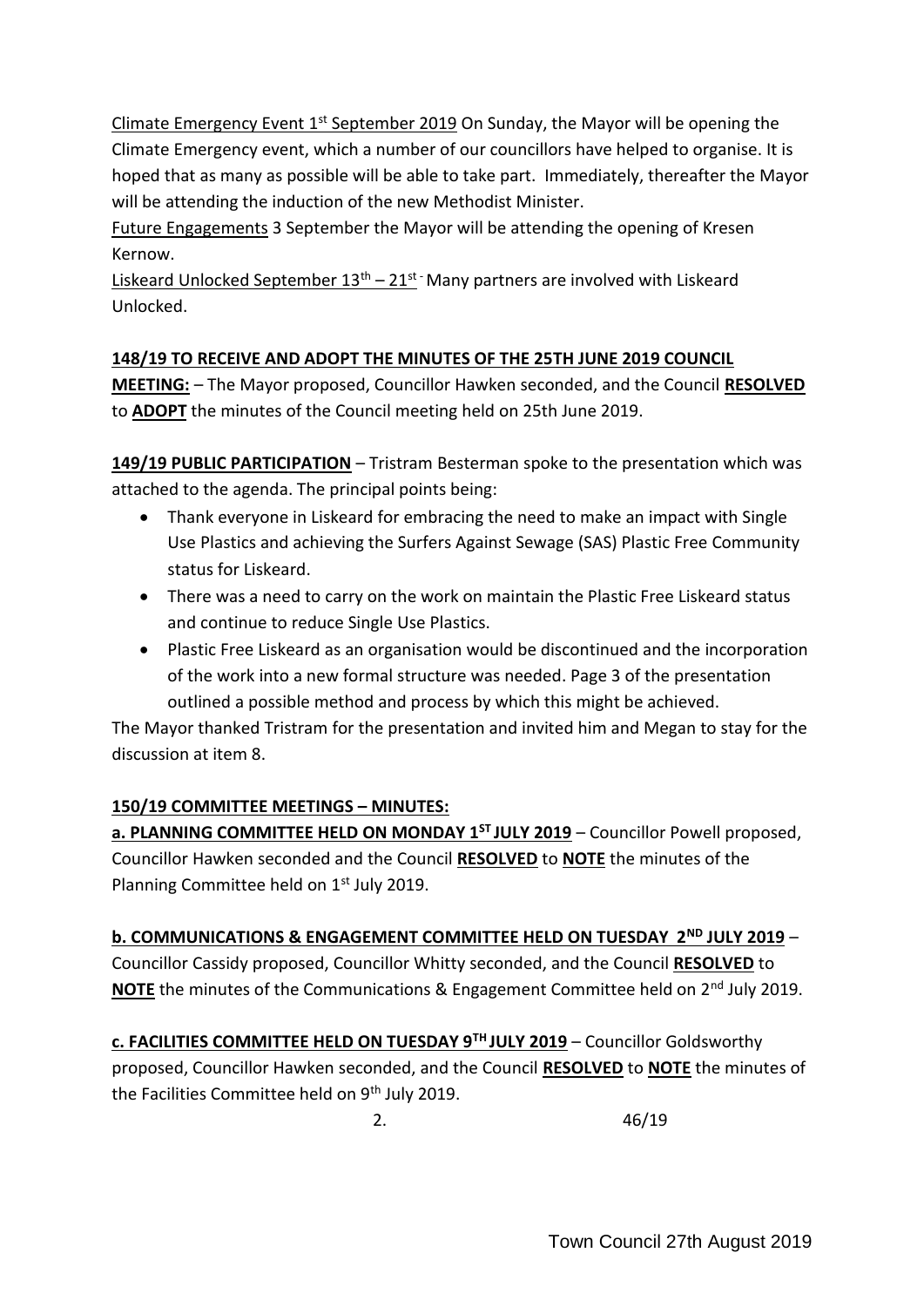**d. PLANNING COMMITTEE HELD ON MONDAY 22ND JULY 2019** – Councillor Powell proposed, Councillor Cassidy seconded and the Council **RESOLVED** to **NOTE** the minutes of the Planning Committee held on 22<sup>nd</sup> July 2019.

**e. FINANCE, ECONOMIC DEVELOPMENT & GENERAL PURPOSES COMMITTEE HELD ON TUESDAY 23RD JULY 2019** – The Mayor proposed, Councillor Cassidy seconded, and the Council **RESOLVED** to **NOTE** the minutes of the Finance, Economic Development & General Purposes Committee held on 23rd July 2019.

**151/19 TOWN CLERK'S UPDATE – ITEMS FROM THE 30TH APRIL 2019 COUNCIL NOT ALREADY ON THE AGENDA** – The updates on the Lyskerrys magazine and from the Responsible Financial Officer were noted.

**152/19 ENVIRONMENT WORKING PARTY** – Considering the presentation earlier in the meeting, the Mayor proposed, Councillor Taylor seconded, and the Council **RESOLVED** to thank Tristram Besterman and the Plastic Free Liskeard team for all the hard work and achievements to date and agree that the efforts be carried forward into the new Climate Emergency / Environment theme.

The Climate Emergency / Environment event being held on 1<sup>st</sup> September would better inform the Council, as to the range of potential partners and active interest groups. This will assist the Council in framing its approach, including supporting continuing work on making Liskeard plastic free. The council will be setting up its own Environment Working Party and will want to liaise closely with other groups.

**153/19 REVIEW OF FINANCIAL REGULATIONS** – Following a page by page consideration of the draft Financial Regulations, the Mayor proposed, Councillor Cassidy seconded and the Council **RESOLVED** to adopted the draft Financial Regulations.

**154/19 REVIEW OF THE TREASURY MANAGEMENT STRATEGY** - Councillor Cassidy proposed, Councillor Hawken seconded and the Council **RESOLVED** to adopt the Treasury Management Strategy.

20.18 Councillor Cassidy left the room.

**155/19 GWR – CUSTOMER AND COMMUNITIES IMPROVEMENT FUND** – Subject to considering the possibility of including an e-bike charging point, Councillor Ambler proposed, Councillor Whitty seconded and the Council **RESOLVED** to support a bid to the GWR Customer and Communities Improvement Fund.

20.21 Councillor Cassidy returned to the room.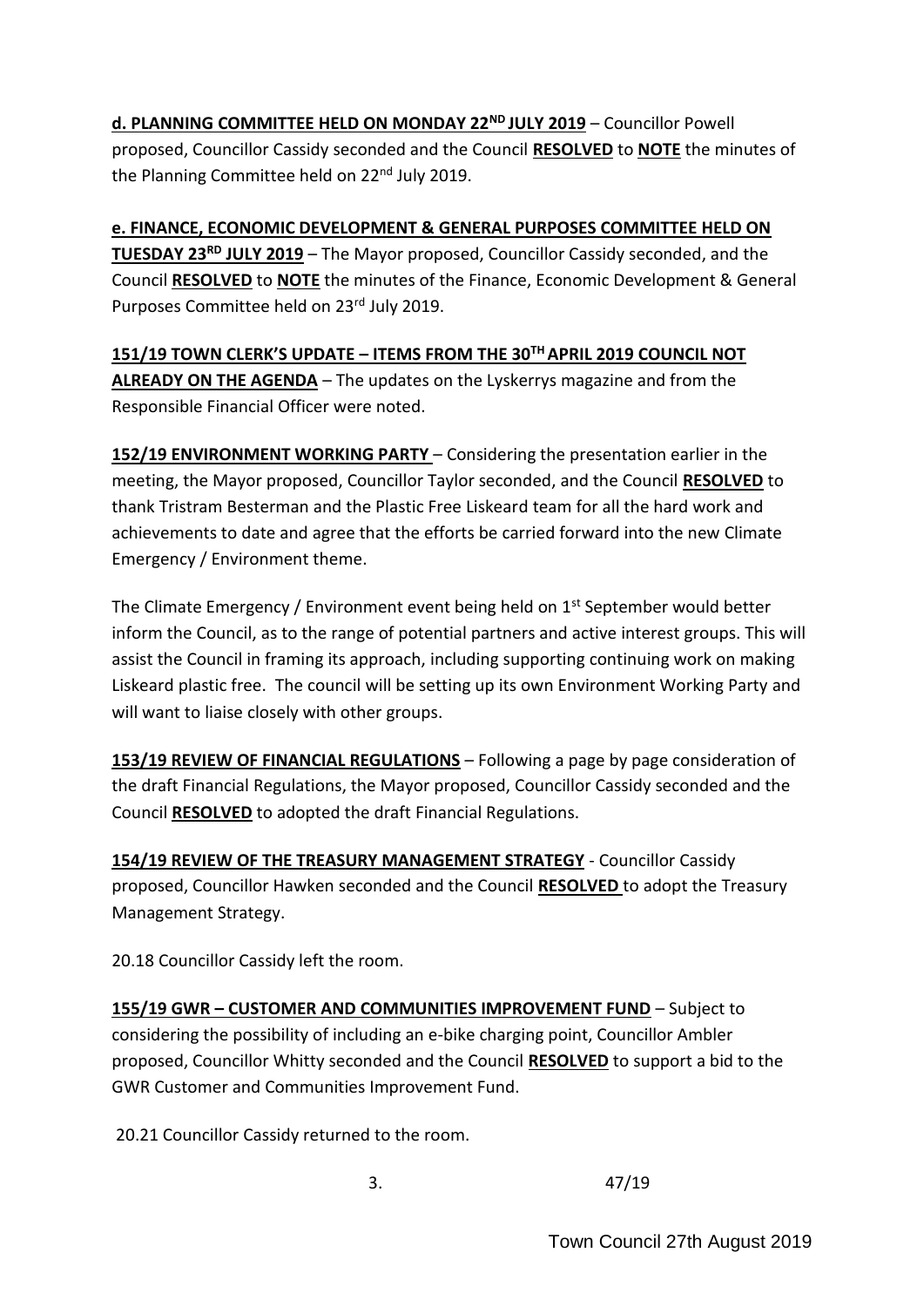**156/19 COMMITTEE MEMBERSHIP – COUNCILLOR DAVID AMBLER** – The Mayor proposed, Councillor Cassidy seconded, and the Council **RESOLVED** to approve Councillor David Ambler as a member of the Facilities Committee and the Finance, Economic Development and General Purposes Committee.

# **157/19 CCTV UPGRADE - PROVISION OF A REPLACEMENT CCTV SYSTEM (a. CCTV Equipment Quote b. live monitoring options and c. maintenance options)** – The Town

Clerk reported that he had that day received a response from Cornwall Council that they would cover the purchase and installation costs of the two CCTV cameras covering the former cattle market site which they own. The amount being £11,000. This was subject to:

- no ongoing funding for the live monitoring and repair and maintenance will be forthcoming from Cornwall Council.
- that the Town Council will own the cameras.
- that as the former cattle market site becomes developed out, it will be possible to add further cameras and if, necessary amend the router layout.

This would modify the table at paragraph 13.2 on page 4 of the Clerk's Report to:

| Gross CCTV Replacement Cost - covered as follows:                | £72,541.71 |
|------------------------------------------------------------------|------------|
| Town Council - Nominated CCTV replacement reserve                | £27,000    |
| Office of the Devon & Cornwall Police & Crime Commissioner grant | £15,000    |
| Cornwall Council -                                               | £11,000    |
| Town Council - General Reserve                                   | £19,541.71 |

**a). CCTV Equipment Quote** Following discussion, Councillor Cassidy proposed, Councillor Shand seconded and the Council **RESOLVED** to accept and approve the finalised CCTV capital replacement cost at £72,542.

**b). Live Monitoring Options** Following confirmation, that the PARTII report at agenda item CCTV Live Monitoring proposal, included the ability to add cameras, Councillor Goldsworthy proposed, the Mayor seconded and the Council **RESOLVED** to a accept the 44 hours per week live monitoring option.

**c). Maintenance Options** Following discussion, the Mayor proposed, Councillor Ambler seconded and the Council **RESOLVED** to ask, as to the length of the warranty, and what had been the experience of the equipment failure rate in other town centre based systems. The report to come to the next meeting  $(17<sup>th</sup>$  September 2019) of the Finance, Economic Development and General Purposes Committee. Or a special purpose Council meeting could be called immediately before the 10<sup>th</sup> September 2019 Facilities Committee.

4. 48/19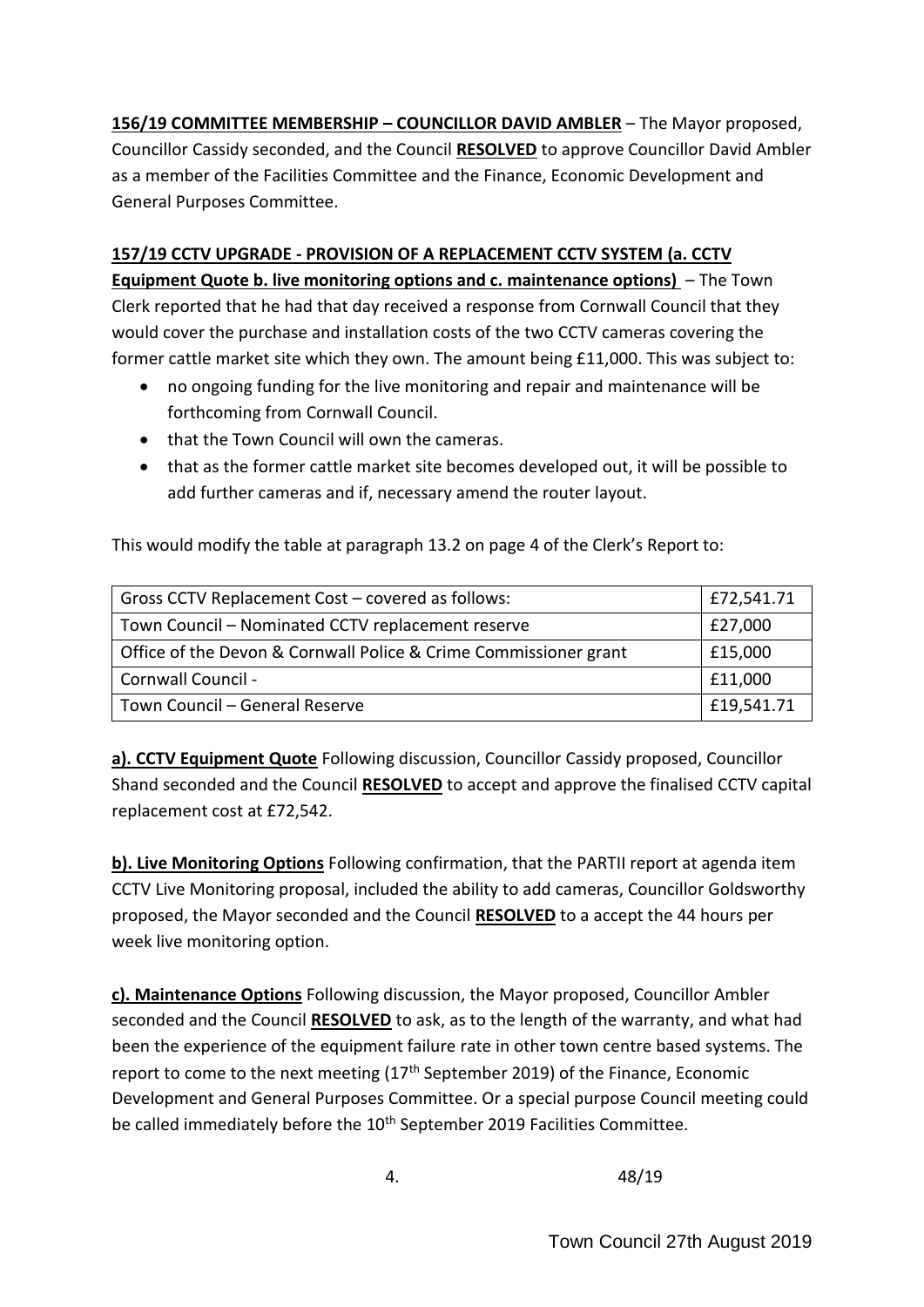# **158/19 COUNCIL AND COMMITTEE SCHEME OF DELEGATION AND TERMS OF REFERENCE** –

It was reported that the Town Clerk had that day received a model set of terms of reference from the Cornwall Association of Local Councils (CALC) for a Staff Committee. Following discussion, it was agreed that the Mayor and Chairs meeting would consider the Staff Committee Term of Reference forwarded by CALC and the service committee terms of reference should be referred to them for consideration.

## **159/19 COMPLAINTS AND UNREASONABLE BEHAVIOUR AND VEXATIOUS COMPLAINTS**

**POLICY** – Following discussion, Councillor Powell proposed, Councillor Cassidy seconded and the Council **RESOLVED** to adopt the "Complaints and Unreasonable Behaviour and Vexatious Complainants Policy".

The Mayor indicated that the Town Clerk should notified of incidents when they occurred.

**160/19 SCHEDULE OF PAYMENTS** – The Mayor proposed, Councillor Cassidy seconded, and the Council **RESOLVED** to approve the schedule of payments.

## **161/19 CORNWALL COUNCIL PLANNING DECISIONS** – noted.

## **162/20 CORNWALL COUNCIL COUNCILLOR UPDATES** – **Sally Hawken** –

Cattle Market - ERDF – a first stage approval had been received from the European Regional Development Fund for grant towards the cost of the Cornwall Council workspace project. This would occupy part of the former cattle market space.

Cattle Market – Vision Sharing Day with Business  $12<sup>th</sup>$  September 2019 (starting at 3.30 pm at the Public Hall with an introduction and followed by a town walkabout. From 5.45 pm workshop sessions would be held.

Maudlin Farm – the amenity area was now being cut regularly and steps were being taken to assist with the transfer of the amenity site to the Town Council.

Castle Park – street lighting is being repaired. The Bull Stone area is being tidied up. Castle Park should benefit from the "Green Infrastructure for Growth" should that funding be secured.

## **Jane Pascoe** –

Climate Change – Cornwall Council was developing a planning document to help to reflect bio-diversity and other climate change matters relevant to the construction standards. Livestock Sales – further well attended sheep sales had taken place at Island Shop. The next sale is due for 28<sup>th</sup> September. There remains good support for the idea of providing a local livestock auction facility.

 $5.$  49/19